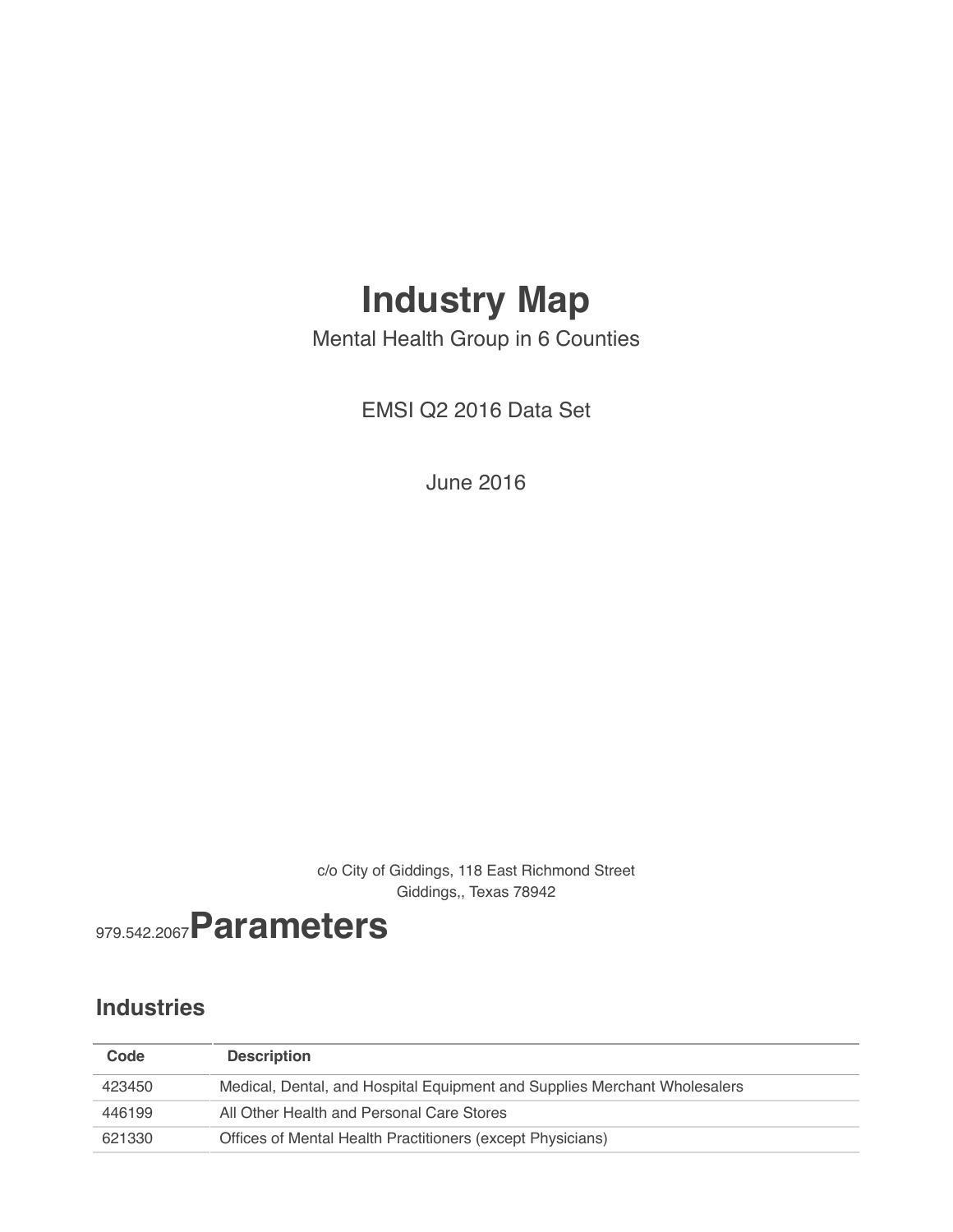| 621420 | Outpatient Mental Health and Substance Abuse Centers             |
|--------|------------------------------------------------------------------|
| 623210 | Residential Intellectual and Developmental Disability Facilities |
| 623220 | Residential Mental Health and Substance Abuse Facilities         |

## **Timeframe**

2012 - 2016

#### **Datarun**

2016.2 – QCEW Employees, Non-QCEW Employees, Self-Employed, and Extended Proprietors

| $\mathbf C$<br>$\bullet$<br>$\mathsf{u}$<br>n<br>t<br>y                   | Co<br>unt<br>У<br><b>Na</b><br>me       | $\overline{\mathbf{2}}$<br>$\bf{0}$<br>$\mathbf{1}$<br>$\overline{\mathbf{c}}$<br>J<br>$\mathbf{o}$<br>b<br>S | $\overline{\mathbf{2}}$<br>$\bf{0}$<br>$\mathbf{1}$<br>$6\phantom{a}$<br>J<br>$\mathbf{o}$<br>$\mathbf b$<br>S | $\overline{\mathbf{c}}$<br>$\begin{array}{c} 0 \\ 1 \\ 2 \end{array}$<br>$\frac{1}{2}$<br>$\mathbf{1}$<br>6<br>$\mathbf C$<br>$\mathsf{h}$<br>a<br>$\mathsf{n}$<br>g<br>e | $\overline{\mathbf{c}}$<br>$\bf{0}$<br>$\mathbf{1}$<br>$\overline{\mathbf{c}}$<br>$\blacksquare$<br>$\overline{\mathbf{c}}$<br>$\bf{0}$<br>1<br>$\bf 6$<br>$\%$<br>$\mathbf C$<br>$\mathsf{h}$<br>a<br>$\mathsf{n}$<br>g<br>$\ddot{\textbf{e}}$ | $\overline{\mathbf{2}}$<br>$\bf{0}$<br>1<br>5<br>P<br>a<br>y<br>$\mathbf r$<br>$\mathbf{o}$<br>$\label{eq:1} \prod_{i=1}^n \mathbb{I}_i$<br>$\mathbf e$<br>$\mathsf{d}$<br>$\, {\bf B}$<br>$\mathsf{u}$<br>S<br>j.<br>$\mathsf{n}$<br>е<br>S<br>$\mathbf s$<br>L<br>$\mathbf{o}$<br>C<br>a<br>ti<br>$\mathbf{o}$<br>$\mathsf{n}$<br>S | I<br>n<br>$\operatorname{\mathsf{d}}$<br>$\epsilon$<br>M<br>j,<br>$\pmb{\mathsf{X}}$<br>E<br>ff<br>$\mathbf e$<br>C<br>$\mathbf t$ | N<br>a<br>$\mathfrak{t}^{\scriptscriptstyle \text{I}}$<br>$\overline{1}$<br>G<br>r<br>$\mathbf 0$<br>W<br>t<br>$\mathsf{h}$<br>E<br>ff<br>$rac{e}{t}$ | E<br>$\pmb{\mathsf{X}}$<br>p<br>e<br>$\mathbf{C}$<br>t<br>e<br>$\mathbf d$<br>$\mathbf C$<br>$\mathsf{h}$<br>a<br>$\mathsf{n}$<br>g<br>$\mathbf e$ | $\mathbf C$<br>$\mathbf{o}$<br>m<br>$\boldsymbol{\mathsf{p}}$<br>$\mathbf e$<br>ti<br>ti<br>$\pmb{\mathsf{V}}$<br>e<br>E<br>ff<br>e<br>$\mathbf c$<br>$\mathfrak t$ | A<br>$\mathbf g$<br>$\mathbf e$<br>1<br>4<br>$\overline{\phantom{a}}$<br>1<br>8 | A<br>g<br>$\mathbf e$<br>1<br>$\boldsymbol{9}$<br>$\blacksquare$<br>$\overline{2}$<br>$\mathbf{1}$ | A<br>g<br>$\mathbf e$<br>$\overline{\mathbf{2}}$<br>$\overline{2}$<br>$\blacksquare$<br>$\overline{\mathbf{2}}$<br>$\overline{\mathbf{4}}$ | A<br>g<br>e<br>$\overline{\mathbf{2}}$<br>5<br>٠<br>3<br>$\overline{\mathbf{4}}$ | A<br>$\boldsymbol{g}$<br>e<br>3<br>5<br>$\blacksquare$<br>$\overline{\mathbf{4}}$<br>4 | A<br>$\boldsymbol{g}$<br>e<br>$\overline{\mathbf{4}}$<br>5<br>$\blacksquare$<br>5<br>$\overline{\mathbf{4}}$ | A<br>$\boldsymbol{g}$<br>$\mathbf e$<br>$\mathbf 5$<br>$\mathbf 5$<br>$\qquad \qquad \blacksquare$<br>$\boldsymbol{6}$<br>$\overline{\mathbf{4}}$ | A<br>$\boldsymbol{g}$<br>$\mathbf e$<br>$\bf 6$<br>5<br>$\ddot{}$ | M<br>a<br>J.<br>$\mathbf e$<br>S      | F<br>$\mathbf e$<br>m<br>$\mathbf a$<br>$\mathbf{I}$<br>$\mathbf e$<br>S | $\overline{\mathbf{2}}$<br>$\bf{0}$<br>$\mathbf{1}$<br>$\overline{6}$<br>L<br>$\bullet$<br>$\mathbf c$<br>a<br>ti<br>$\mathbf{o}$<br>n<br>Q<br>$\mathsf{u}$<br>$\circ$<br>ti<br>$\mathbf e$<br>$\sf n$<br>$\mathbf t$ |
|---------------------------------------------------------------------------|-----------------------------------------|---------------------------------------------------------------------------------------------------------------|----------------------------------------------------------------------------------------------------------------|---------------------------------------------------------------------------------------------------------------------------------------------------------------------------|-------------------------------------------------------------------------------------------------------------------------------------------------------------------------------------------------------------------------------------------------|---------------------------------------------------------------------------------------------------------------------------------------------------------------------------------------------------------------------------------------------------------------------------------------------------------------------------------------|------------------------------------------------------------------------------------------------------------------------------------|-------------------------------------------------------------------------------------------------------------------------------------------------------|----------------------------------------------------------------------------------------------------------------------------------------------------|---------------------------------------------------------------------------------------------------------------------------------------------------------------------|---------------------------------------------------------------------------------|----------------------------------------------------------------------------------------------------|--------------------------------------------------------------------------------------------------------------------------------------------|----------------------------------------------------------------------------------|----------------------------------------------------------------------------------------|--------------------------------------------------------------------------------------------------------------|---------------------------------------------------------------------------------------------------------------------------------------------------|-------------------------------------------------------------------|---------------------------------------|--------------------------------------------------------------------------|-----------------------------------------------------------------------------------------------------------------------------------------------------------------------------------------------------------------------|
| $\overline{4}$<br>8<br>$\overline{4}$<br>$\overline{7}$<br>$\overline{7}$ | Was<br>hing<br>ton<br>Cou<br>nty,<br>TX | $\begin{array}{c} 2 \\ 1 \end{array}$<br>8                                                                    | $\begin{array}{c} 2 \\ 9 \\ 2 \end{array}$                                                                     | $\begin{array}{c} 7 \\ 4 \end{array}$                                                                                                                                     | $\frac{3}{4}$<br>$\frac{1}{2}$                                                                                                                                                                                                                  | $\ensuremath{\mathsf{3}}$                                                                                                                                                                                                                                                                                                             | $\sqrt{2}$                                                                                                                         | $\begin{array}{c} 1 \\ 6 \end{array}$                                                                                                                 | $\begin{array}{c} 1 \\ 8 \end{array}$                                                                                                              | $\begin{array}{c} 5 \\ 6 \end{array}$                                                                                                                               | $\mathsf{O}\xspace$                                                             | $\begin{array}{c}\n 1 \\ 1 \\ 0\n \end{array}$                                                     | $\begin{array}{c} 2 \\ 1 \end{array}$                                                                                                      | $\begin{array}{c} 6 \\ 1 \end{array}$                                            | $\begin{array}{c} 6 \\ 9 \end{array}$                                                  | $\overline{7}$<br>$\overline{c}$                                                                             | $\overline{4}$<br>$\overline{7}$                                                                                                                  | $\mathbf{1}$<br>$\,$ 3 $\,$                                       | $\begin{array}{c} 6 \\ 6 \end{array}$ | $\begin{array}{c} 2 \\ 2 \\ 6 \end{array}$                               | 1.<br>$\begin{array}{c} 6 \\ 1 \end{array}$                                                                                                                                                                           |